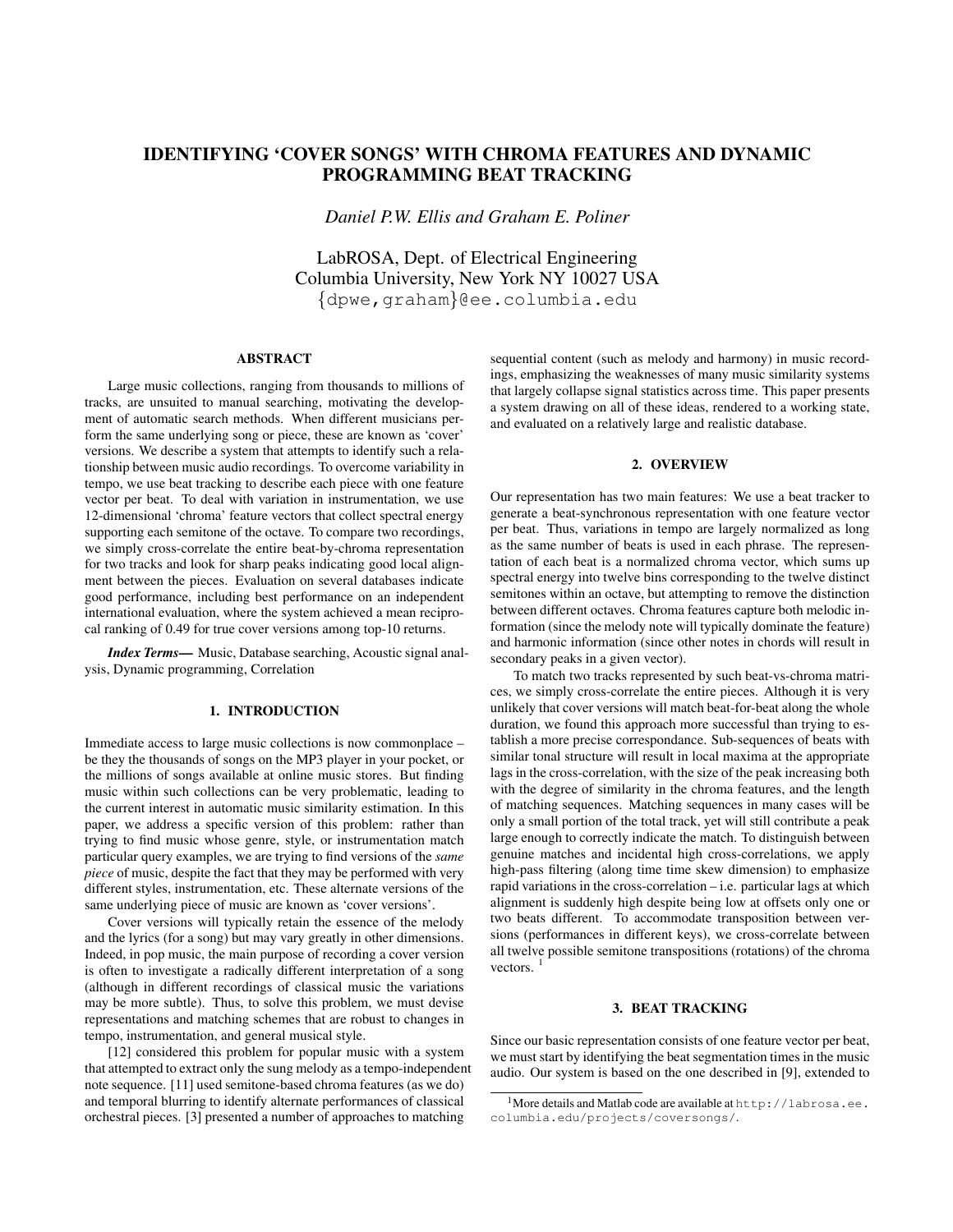

Fig. 1. Excerpt showing the Mel-scale spectrogram (top pane), the smoothed onset strength envelope (second pane), per-frame chroma vectors (third frame), and per-beat chroma vectors (bottom frame) for the first 20 s of the Elliot Smith track. Chosen beats are shown as vertical divisions. Notice the extensive syncopation (strong onsets midway between perceived beats).

use dynamic programming. The description here is brief; for more details please see [6].

The first stage of beat tracking converts the audio into an "onset strength" value at a 250 Hz sampling rate. This is derived by taking the first-order difference along time in a log-magnitude 40-channel Mel-frequency spectrogram, throwing away negative values, then summing across frequency. Slowly-varying offsets (corresponding to variations in gain in the original signal) are removed by a highpass filter at about 0.5 Hz. Then, an approximate global tempo is estimated by autocorrelating the onset strength, applying a 'preference window' which is a Gaussian on a log-time axis, and choosing the period with the largest windowed autocorrelation as the tempo. As discussed in section 6, we varied the center of the preference window between 0.25 and 0.5 s – i.e. between 240 and 120 beats per minute (BPM) – to obtain beat segments at different points in the metrical hierarchy of the music.

We then use dynamic programming to find the set of beat times that optimize both the onset strength at each beat (to prefer the strongest onsets as beats) and the spacing between beats (to reflect the global tempo parameter set in the previous stage). Dynamic programming is an efficient way to search all possible beat sequences to optimize a total cost that can be broken down into a local score at each beat time (the onset strength), and a transition cost. Conventionally, the transition cost is additive, but we implemented it as a scaling window, again a Gaussian on a log-time axis, applied to the onset strength envelope for  $0.5 \ldots 2.0 \times$  the tempo period prior to the current time, with the maximum at the target period. For every possible beat time, the best preceding beat time is located (as the maximum of the scaled onset strength within the window), and the cumulative score up to that beat is calculated. Then, the largest score close to the end of the audio is located, and the entire sequence of beats leading to that beat time is recovered through a 'backtrace' table storing the predecessor for every beat time.

Figure 1 shows an example of the beats found in the first 20 s of "Drink Up Baby" performed by Elliott Smith. This track consists of guitar and vocals only, and includes significant syncopation, making it a challenge for beat tracking. The advantage of dynamic programming is that it effectively searches all possible sets of beat instants, and is guaranteed to find the best-scoring sequence up to any point. This allows the best global beat sequence to be found, even if it involves some locally-poor matching: Beats that fall during pauses or uninflected sustained notes are spaced evenly to "bridge" between the clearer beats on either edge.

### 4. CHROMA FEATURES

If the beat tracking can identify the same main pulse in different renditions of the same piece, then representing the audio against a time base defined by the detected beats normalizes away variations in tempo. We choose to record a single feature vector per beat, and use twelve element 'chroma' features to capture both the dominant note (typically melody) as well as the broad harmonic accompaniment [7, 2]. Chroma features record the intensity associated with each of the 12 semitones (e.g. piano keys) within one octave, but all octaves are folded together. The idea of calculating harmonic features over beat-length segments appears to have been developed several times; we first became aware of it in [10].

Rather than using a coarse mapping of FFT bins to the chroma classes they overlap (which is particularly blurry at low frequencies), we use the phase-derivative (instantaneous frequency) within each FFT bin both to identify strong tonal components in the spectrum (indicated by spectrally-adjacent bins with close instantaneous frequencies) and to get a higher-resolution estimate of the underlying frequency [4, 1]. (This technique to remove nontonal components and improve frequency resolution beyond FFT bin level has similar motivation and impact to the sinusoid-modeling-based preprocessing proposed by [8], but we argue it is conceptually and computationally simpler.) We found that using only components up to 1 kHz in our chroma features worked best. An interesting aural rendition of the extracted information can be generated by using the 12 chroma bins to modulate Shepard tones (mixtures of harmonics in octave relationships only).

In an effort to avoid problems when the a piece is played slightly out of tune, the mapping of frequencies to chroma bins is adjusted for each piece by up to  $\pm 0.5$  semitones to make the single strongest frequency peak from a long analysis window line up exactly with a chroma bin center. The lower panes of figure 1 show chroma features before and after averaging into beat-length segments.

# 5. MATCHING

From the processing so far, we have each recording represented by a matrix of 12 chroma dimensions by however many beats are detected in the entire piece. We expect cover versions to have long stretches (verses, choruses, etc.) that match reasonably well, although we cannot expect these to occur in exactly the same places, in absolute or relative terms, in the two versions, for instance due to minor errors in the beat tracking, or as a result of variations in the structure (number of verses etc.). We initially experimented with chopping one piece up into multiple fragments and looking for the best cross-correlation of each fragment in the test piece, but in addition to being very slow it was difficult to choose the best length of fragment size. In the end, the simpler approach of cross-correlating the entirety of the two feature matrices gave better results. Although this is unable to reward the situation when multiple fragments align but at different relative alignments, it does have the nice property of rewarding both a good correlation between the chroma vectors and a long sequence of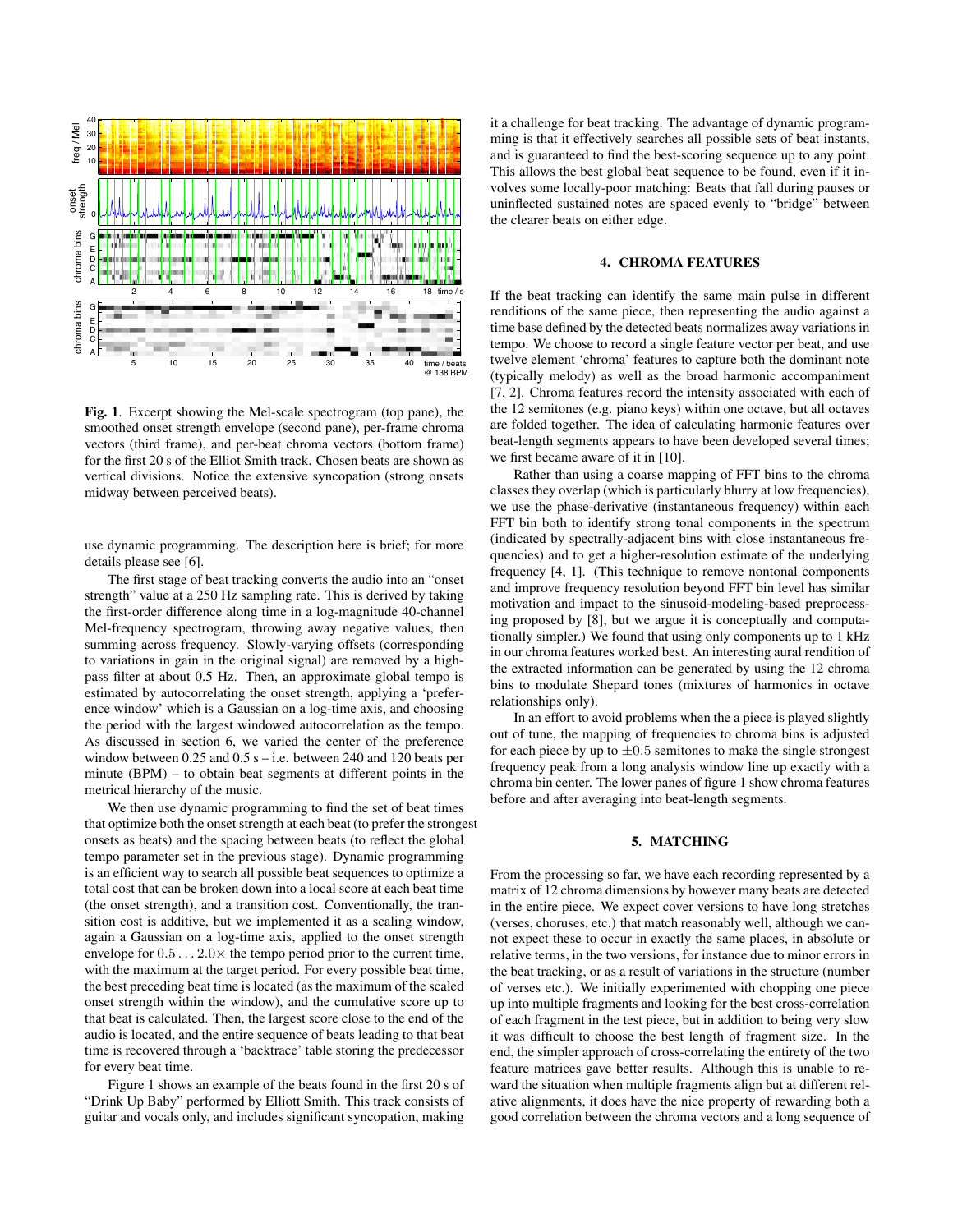

Fig. 2. Illustration of cover song matching. Top two panes are beatchroma matrices for two versions of "Between the Bars". Third pane is two-dimensional cross correlation for all possible chroma rotations out to  $\pm 500$  beats skew. Bottom pane shows slice through the cross-correlation at  $+2$  semitones (indicated by line), plus result of high-pass filtering to emphasize only peaks that result from precise beat alignment. Note the subpeaks at around 290 beats relative to the main peak, resulting from structural repetition in the song.

aligned beats, since the overall peak correlation is a product of both of these. Chroma vectors are intrinsically non-negative; we scaled them to have unit norm at each time slice. The cross-correlation is further normalized by the length of the shorter segment, so the correlation results are bounded to lie between zero and one. We perform the cross-correlation twelve times, once for each possible relative rotation (transposition) of the two feature matrices.

We observed, however, a number of spurious large correlations from relatively long stretches dominated by a single chroma bin; this occurs in many tracks. We found that genuine matches were indicated not only by cross-correlations of large magnitudes, but that these large values occurred in narrow local maxima in the crosscorrelations that fell off rapidly as the relative alignment changed from its best value. To emphasize these sharp local maxima, we choose the transposition that gives the largest peak correlation then high-pass filter that cross-correlation function with a 3 dB point at 0.1 rad/sample. The 'distance' value measured between two pieces is simply the reciprocal of the peak value of this high-pass filtered cross-correlation; matching tracks typically score below 20, whereas unrelated tracks are usually above 50.

Matching will fail if the feature extraction is based on beats with different relations to the music i.e. if one version tracks twice as many beats per song phrase. To accommodate this, we experimented with including two representations of each track, the original plus one using double the beat length (i.e. around 120 bpm) as reported in our experiments below.

Figure 2 shows these stages in the matching of the Elliott Smith track to a cover version recorded live by Glen Phillips. The top two panes shows the normalized, beat-synchronous IF-based chroma feature matrices for both tracks (which have tempos about 2% different). The third pane shows the raw cross-correlation for relative

timings of −500 . . . 500 beats, and all 12 possible relative chroma skews. The bottom panel shows the slice through this cross-correlation matrix for the most favorable relative tuning (Phillips transposed up 2 semitones) both before and after high-pass filtering; it is clear that filtering removes the triangular baseline correlation but preserves the sharp peak at around  $+20$  beats indicating the match between the versions. (The Philips version includes some audience noise at the start of the track, which causes this delay.) Note that the beat tracking in the live version is far from perfect, but the matching succeeds anyway.

# 6. EVALUATION

We have developed and evaluated this system on three databases: a small development set of contemporary pop music, a larger collection of pop music covers including live versions, and as part of the independent international 2006 MIREX evaluation.

#### 6.1. Development set

We developed the system on set of 15 pairs of pop-music tracks that were versions of the same song by different artists. They were extracted from the uspop2002 dataset by making a list of all tracks from the total set of 8764 tracks that had the duplicate names (yielding about 600 tracks), then listening to each pair to see if they were in fact the same piece; about 20% were. We stopped after we had found 15 pairs. Interestingly, it was often hard to tell if two tracks were the same until the verse began, at which point the lyrics quickly indicated matching tracks.

We made two lists of tracks, each containing one of the two versions of each track. In the evaluation, each track in the first list was compared to every track in the second list; the track that was most similar was reported as the cover version. Thus, the task was to identify the cover version knowing that one exists, rather than deciding if two songs were similar enough to be considered covers. Our best system (over variations in parameters such as filter breakpoints for the chroma features and matching) correctly identified 10 of 15 tracks; typical performance varied between 6 and 9 correct (where guessing would give one). Four of the pairs were clearly difficult for our representation and were almost never correctly identified.

### 6.2. Test set

To get a finer-grained sense of the performance, and to make a test that was independent of our development set, we identified a collection of 94 pairs from among our personal music collections. Many of these consisted of comparing live performances of pieces with the studio recordings by the same band; however, these live versions often showed significant stylistic variations. Table 1 lists the performance on this test set of several variants of our algorithm. We see that using the instantaneous-frequency-based chroma features is critical to the discriminability of the representation, but that using multiple tempo candidates was not successful, indicating that the "dominant" tempo is consistently chosen across different versions, for the most part. Biasing towards a lower tempo (120 bpm) has a slight negative impact on accuracy, but this may be acceptable given the smaller and more efficient representation.

#### 6.3. MIREX Evaluation

MIREX (Music Information Retrieval Evaluation eXchange) is an international effort to develop formal, common evaluation standards